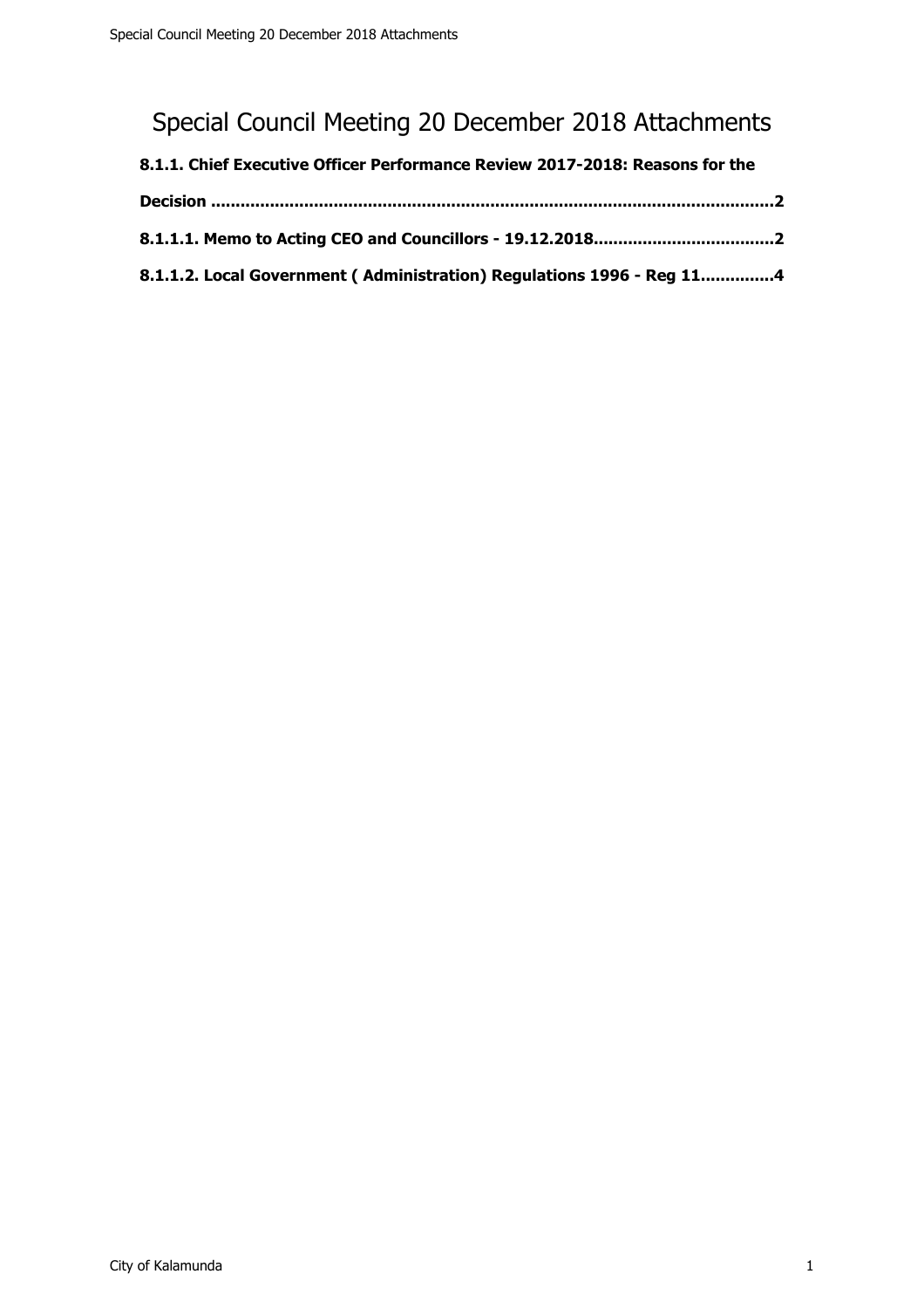<span id="page-1-0"></span>Special Council Meeting 20 December 2018 Attachments Attachment 8.1.1.1

| Date:    | 19/12/2018     |
|----------|----------------|
| Officer: | Simon Di Rosso |



# Internal Memorandum

| Memo To: | Gary Ticehurst – Acting Chief Executive Officer, |
|----------|--------------------------------------------------|
|          | Mayor and Deputy Mayor                           |
|          | All Councillors and Executive Management Team    |
| From:    | Simon Di Rosso - General Counsel                 |
| Subject: | <b>Advice</b>                                    |

## Confidential and Privileged

I have been requested to provide the following legal advice as settled by Tony Power of Counsel, at the request of the Acting Chief Executive Officer Gary Ticehurst, the Mayor and the Deputy Mayor.

The questions for consideration in this legal advice are as follows:

- 1. whether Council must provide written reasons for its decision to resolve to terminate the Chief Executive Officer's contract as it did at yesterday's OCM, contrary to the Officer Recommendation in the OCM agenda;
- 2. whether Council should deal with this at either a Special Council Meeting, or at the next Ordinary Council Meeting in February; and
- 3. if an SCM is called, whether the SCM should be called in sufficient time for Public Notice of the time, date and purpose of the meeting to be provided, which would allow the public to speak at the meeting.

The advice that I have received from Mr Power and with which I concur is as follows  $-$ 

It is clear that there is a legal requirement for the Council to record its reasons where it has not followed the relevant officer's recommendation. On your instructions, the relevant officer's recommendation was not followed and so this is such a case. In fact, the recommendation and the resolution are almost polar opposites.

It is clear that one of the reasons for this requirement is to ensure transparency. In a case like this one, where the CEO has been dismissed forthwith, contrary to the officer's recommendation and without any obvious reason, it is my view that the preferable course for Council to follow is not to allow the minutes to be amended some not insignificant time away from such an important decision. Rather, it would be preferable in my view for it to meet as soon as possible and formally record its reasons for decision, as required by law. Allowing the reasons to remain unrecorded, will in my view inevitably invite criticism and suspicion about the reasons for the decision, where the requirement for them is so patent.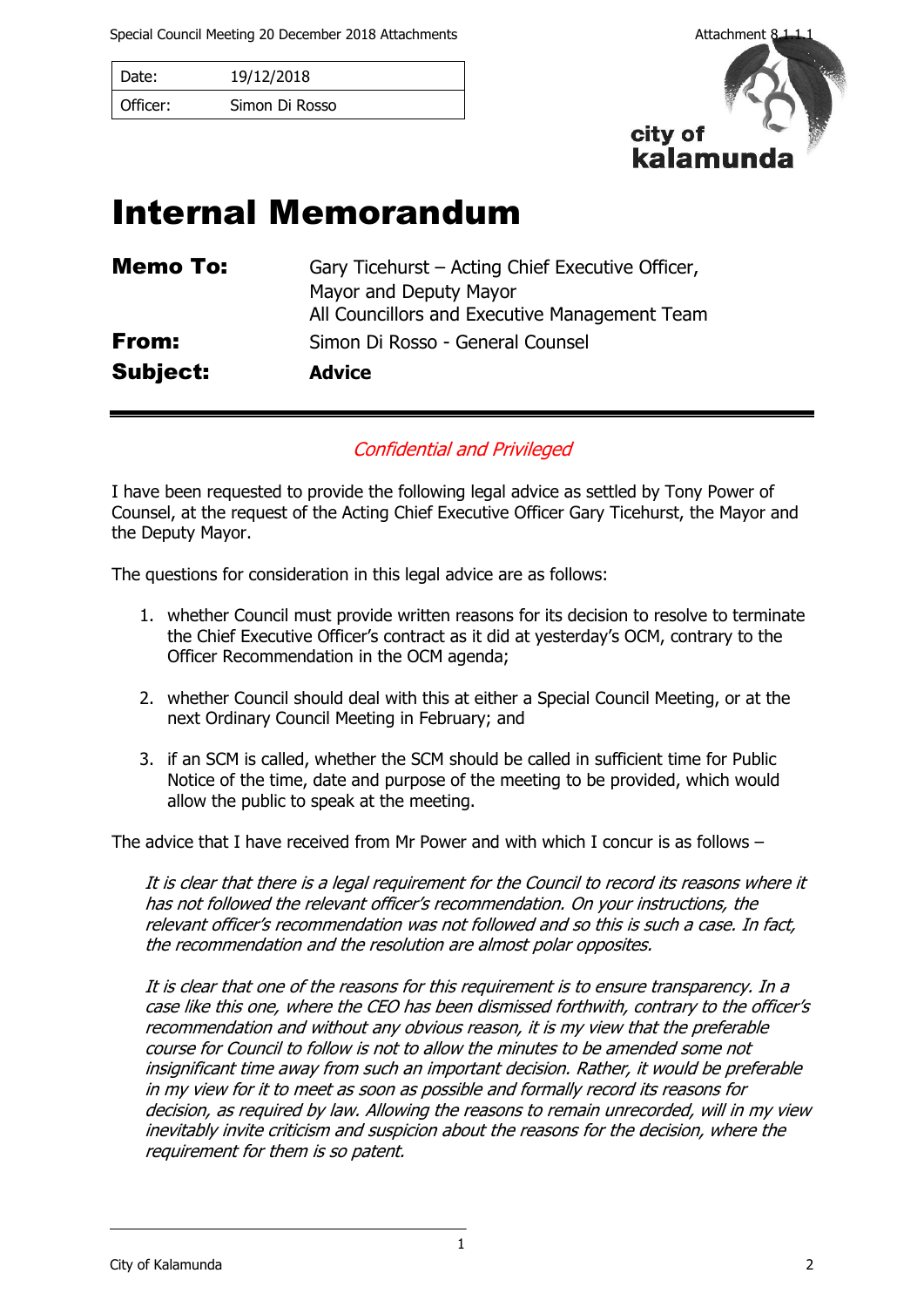The Council needs to be transparent and be seen to be so. If the former CEO takes legal action at some later date, I have little doubt that the patent failure to meet the legal requirement for reasons will be used against the City and will prejudice its defence.

It is clearly going to be preferable, that if there is to be a further meeting of Council to record the reasons for the decision that it be an open and transparent process.

If the [SCM] meeting were to be called for this Friday evening, it would be practicable to give notice to members of the public of it and what is to be considered at it. Again, action taken to withhold those reasons, or appearing to be for that purpose, is likely to invite the same criticisms and suspicions when the Council least needs them. It will likely have a similar prejudicial effect in any ensuing litigation. The opportunity for public scrutiny, as permitted by the relevant regulations, is the best antidote to allegations of impropriety by the Council.

## **Recommendations given the above advice**

- 1. A Special Council Meeting be called with the purpose being to pass a resolution fully particularising the reasons concluded by Council as those which resulted in the Council's decision to pass a resolution in the alternative to the City's officer recommendation.
- 2. The aforesaid Special Council Meeting be held Thursday 20 December 2018.
- 3. The Acting Chief Executive Officer give local public notice in accordance with the Local Government Act 1995 (WA) of the date, time place and purpose of the meeting.

SIMON DI ROSSO **GENERAL COUNSEL**